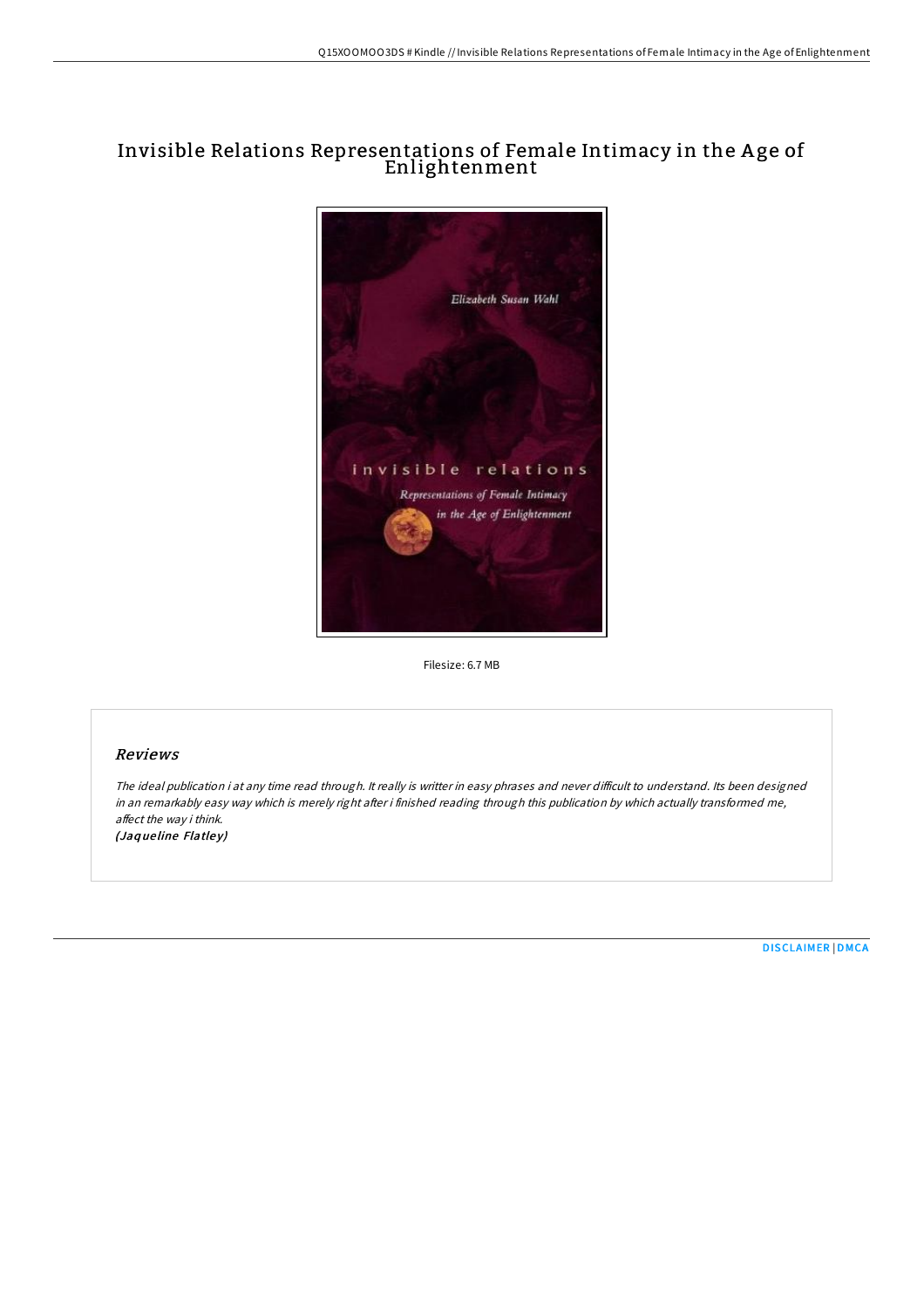### INVISIBLE RELATIONS REPRESENTATIONS OF FEMALE INTIMACY IN THE AGE OF ENLIGHTENMENT



To get Invisible Relations Representations of Female Intimacy in the Age of Enlightenment PDF, you should click the web link under and download the ebook or gain access to other information which are related to INVISIBLE RELATIONS REPRESENTATIONS OF FEMALE INTIMACY IN THE AGE OF ENLIGHTENMENT ebook.

Stanford University Press. Paperback. Condition: New. 376 pages. Dimensions: 9.0in. x 6.0in. x 0.9in. This book explores the ambivalent and often contradictory ways in which English and French writers of the seventeenth and eighteenth centuries represented relations of intimacy between women. These representations included both a sexualized model of the lesbian tribade and an idealized model that portrayed female friendship as devoid of sexual expression. Although these two perceptions of female intimacy may seem mutually exclusive, the author argues that both operate as defining parameters, not only for literary representations of relations between women but also for cultural responses to those institutions in which women could gathersalon, convent, theater, or brothel. Despite increasing evidence of female homosocial and homosexual bonds during this period, representations of female intimacy have remained largely invisible within critical discourse. They are overshadowed either by a dominant heterosexual understanding of such institutions as marriage or prostitution or by historical patterns of male homosexual behavior, to which they often do not correspond. By broadening the concept of intimacy to include relations between women that may evade or subvert the boundaries of compulsory heterosexuality, the author argues, one can locate a duality of polite and eroticized models of female intimacy in the cultural discourses of both France and England. Analyzing a variety of legal, medical, and historical materials, as well as literary textsby Aphra Behn, Katherine Philips, Madeleine de Scudry, Catherine Descartes, Delarivier Manley, and John Clelandthe author outlines a combination of cultural and historical circumstances that contributed to or were symptomatic of increasing consciousness and concern about female homosexuality in England and France. Relating this sexualized model of female intimacy to idealized images of female friendship in mainstream literary texts allows the author to recover an incipient discourse of female homosexuality. She also delineates cultural fantasies about the...

 $\mathbf{r}$ Read Invisible Relations Representations of Female Intimacy in the Age of Enlig[htenment](http://almighty24.tech/invisible-relations-representations-of-female-in.html) Online  $\Box$ Download PDF Invisible Relations Representations of Female Intimacy in the Age of Enlig[htenment](http://almighty24.tech/invisible-relations-representations-of-female-in.html)